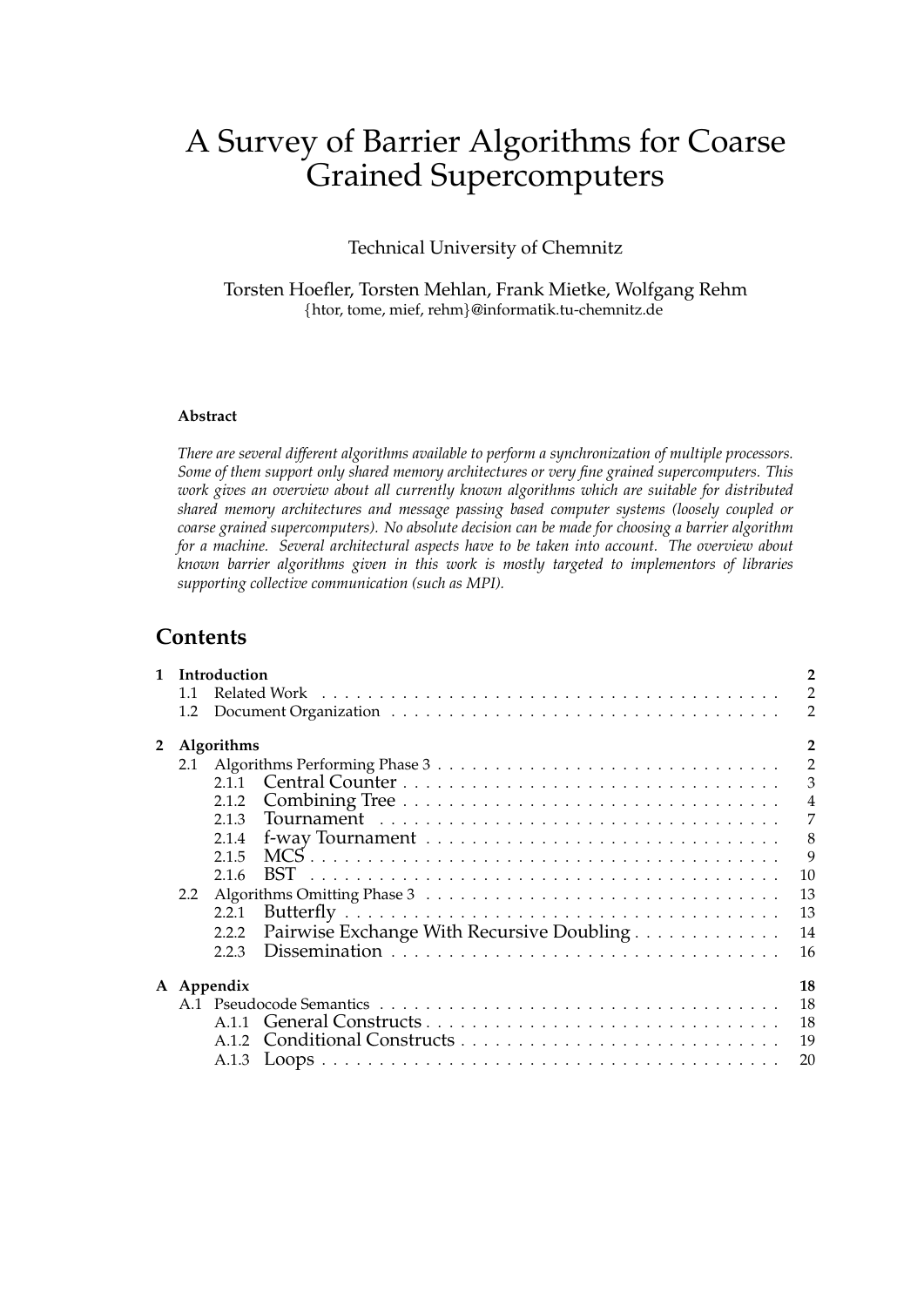## <span id="page-1-0"></span>**1 Introduction**

Several barrier algorithms are currently available. To make a proper decision which to take or to improve for reaching the best performance with InfiniBand $^{TM}$ all of them have to be investigated. This short paper is intended to give an overview about all published algorithms. All Algorithms are listed in Chapter [2.](#page-1-3) Each description is devided into two parts, first the description and second the conclusion. The description gives a slight idea about the working principle for better clarity and proposes a reference to the original papers for further information.

The best way to understand each algorithm is to read the description in combination with the given graphical representation. To gain further knowledge about the algorithms especially on message passing based systems, the reader is encouraged to retrace the proposed pseudo-code.

### <span id="page-1-1"></span>**1.1 Related Work**

After careful research only one paper which compares more than two different barrier algorithms for their suitability for a special system was found. This paper [\[1\]](#page-16-0) is for the thread based shared memory model in Java. Thus it analyzes the behavior of the different algorithms only for the shared memory approach. However, this work expands the comparison regarding to the investigated algorithms and to the more general message passing model. There are also some papers about general barrier techniques for special machine architectures [\[2\]](#page-16-1).

### <span id="page-1-2"></span>**1.2 Document Organization**

This document follows the usual rules for scientific articles. The self-defined pseudo-language which is used to describe the algorithms in detail is explained in the appendix  $(A.1)$ .

## <span id="page-1-3"></span>**2 Algorithms**

This chapter introduces all currently known barrier algorithms. Each algorithm can be split up logically into three phases. The algorithm is initializated in phase 1 (e.g. reserving shared objects or calculating ranks). So it has to be done only once during initialization or reconfiguration (processors enter or leave) of each communicator. Phase 2, also called "Check-in-Phase" has to be done on each node every time when it calls MPI Barrier. All nodes communicate with each other until one or all nodes know that every node reached it's MPI Barrier call. A barrier-identifier is often used to distinct between different MPI Barrier calls to avoid race conditions when one processor enters the next barrier before all other processors left the last barrier - this is called  $x$  in the following chapter. Each barrier number is used once per communicator and incremented for each barrier starting initially with 1. The third and last phase can be referred as "Notification-Phase" and is only needed when not all processors know that the barrier is reached by all other processors. The typical case is that one processor knows the barrier is reached by all and it has to notify all remaining processors. The difference in phase 3 leads to a distinction between two types of algorithms. The first type performs phase 3 as described above (see Section [2.1](#page-1-4) on page [2\)](#page-1-4) and the second type omittes it completely (see Section [2.2](#page-12-0) on page [13\)](#page-12-0).

### <span id="page-1-4"></span>**2.1 Algorithms Performing Phase 3**

Phase 3, as described in Section [2](#page-1-3) on page [2](#page-1-3) can efficiently be implemented as a broadcast (e.g. MPI Bcast). This operation could especially benefit from hardware broad- or multicast capabilities which perform (ideally) in  $O(1)$  $O(1)$  $O(1)$ . If this is not capable with the underlying architecture<sup>1</sup>,

<span id="page-1-5"></span><sup>&</sup>lt;sup>1</sup> regardless if it's provided by hardware or software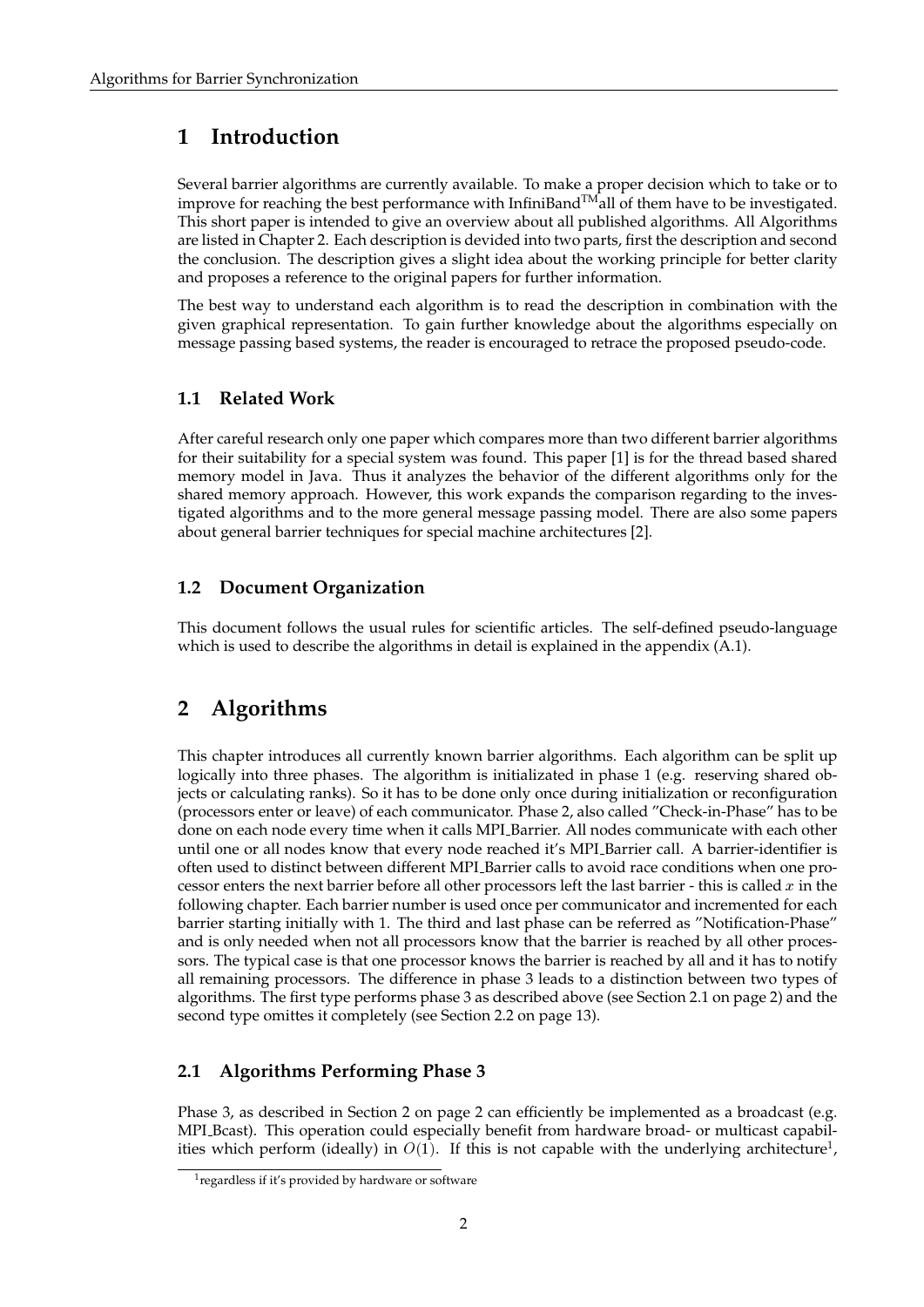standard bcast algorithms could be used, which usually scale with  $O(log_2(n))$  for 1 byte messages. The time which is necessary to perform a broadcast from one to n nodes is modelled as  $t_{bc}(n)$  regardless of the implementation and architectural details mentioned above.

### <span id="page-2-0"></span>**2.1.1 Central Counter**

#### **2.1.1.1 Description**

This algorithm is quite simple and straightforward. But because of it's obvious simplicity and the naive prove for correctness it is implemented quite often. Especially the atomic "fetch-and-  $\Phi''$ <sup>[2](#page-2-1)</sup> Operation is frequently mentioned related to this barrier. This approach is investigated for the fetch-and-increment<sup>[3](#page-2-2)</sup>operation in [\[4\]](#page-16-2) and [\[5\]](#page-16-3). One node holds an integer value which is used as central barrier counter. This integer starts with 0 and is increased by each node once (after it entered the barrier) until the node count  $p$  is reached. The last node sends a message to all other nodes to wake them up.

This barrier consists of the two parts counting and notification. Both parts can be optimized independently. Optimized algorithms for counting and broadcasting a message are evaluated later. We assume the easiest case in the following pseudo-code (see listing [1\)](#page-3-1) and graphical representation (see figure [1\)](#page-2-3).



<span id="page-2-3"></span>Figure 1: a central counter barrier between 6 nodes

#### **2.1.1.2 Conclusion**

As the algorithm splits up into two phases for each MPI Barrier call, each phase is analyzed apart. Phase one is critical, because the shared counter is altered by each node. This memory location is called a hot-spot (see [\[3\]](#page-16-4)).  $O(p - 1)$  competing network transfers are needed to implement the counter. These operations have to be atomic on the target to prevent lost-update problems, resulting in deadlocks. Phase two is also critical, because one node has to inform all other nodes. Regarding to [2.1,](#page-1-4) the possibilities to perform this broadcast are not mentioned here. Thus, the overall amount of competing network operations can be seen as  $(O(p - 1 + t_{bc}(n - 1))$ . The memory usage per node is constant with  $O(1)$  byte per node.

<span id="page-2-1"></span> $2$ "fetch-and- $\Phi$ " is a conceptional term for a collection of atomic operations which change and return a single value in memory - e.g. fetch-and-add, fetch-and-swap, fetch-and-inc, ...

<span id="page-2-2"></span> $^3$ the fetch-and-increment operation takes a value to increment from it's caller, increments it's memory value and returns the new value to the caller (some implementations may return the value before incrementing)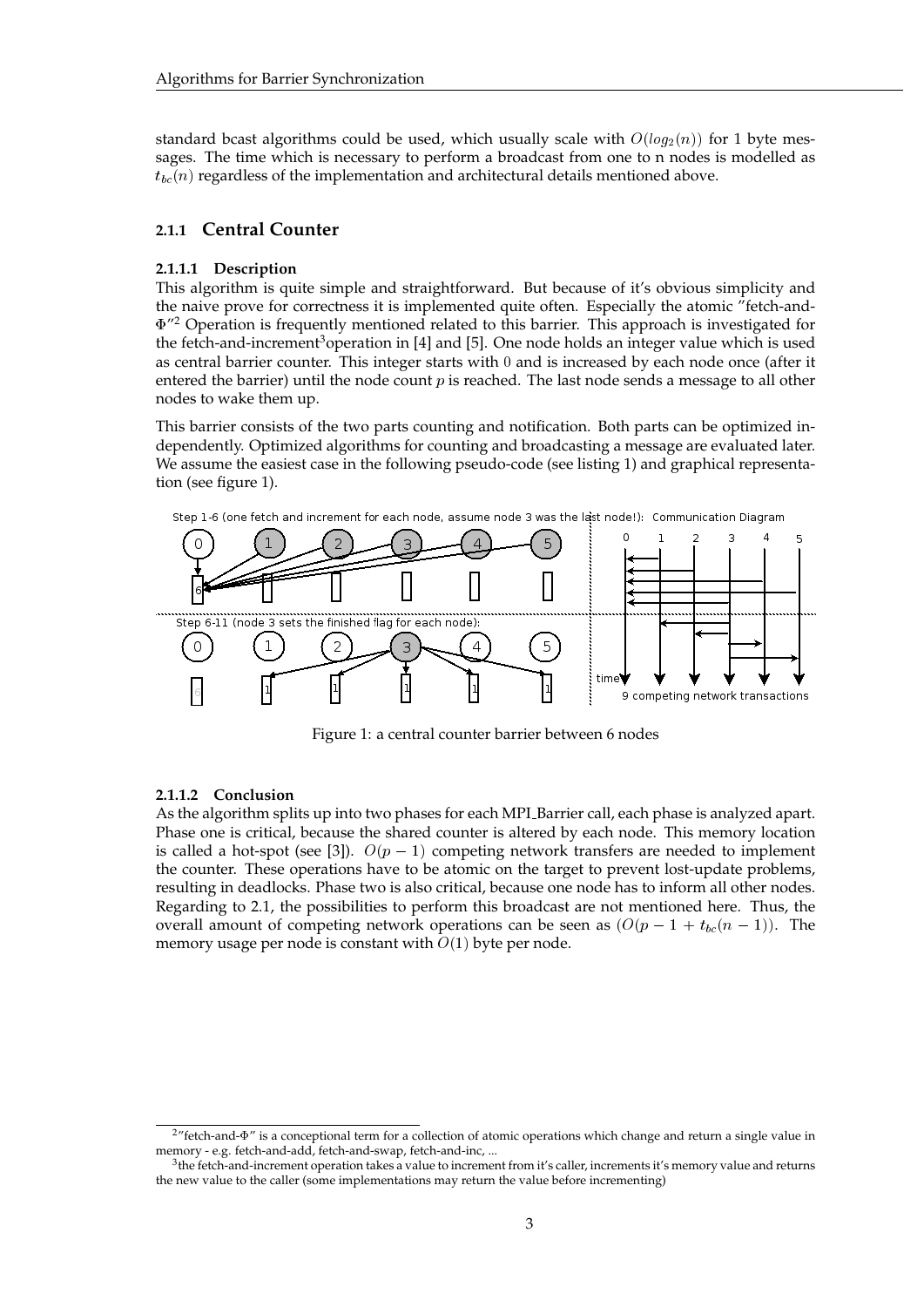```
Listing 1: Central Counter in Pseudo-Code
```

```
/ / p a r a m e t e r s ( gi v e n by e n vi r o nm e n t )
  set p = number of participating processors
  set rank = my local id
5 / / p h a s e 1  i n i t i a l i z a t i o n ( o nl y o n c e )
  \textbf{set } \textbf{x} = 0 // the barrier counter
  if rank == 0 then
      / / i t ' s my c o u n t e r
      reserve ctr with 1 entries as shared
_{10} set ctr = 1
  e l s e
      reserve flag with 1 entries as shared
      set flag = 0
  ifend
15/ / p h a s e 2/ 3  c e n t r a l b a r r i e r
  set x = x + 1;
  if rank == 0 then
      wait until ctr == p
20 e l s e
      set localctr = fetch and increment ctr on node 0
      if localctr == p then
         set flag in all nodes to x
      ifend
25
      wait until flag >= xifend
```
### <span id="page-3-0"></span>**2.1.2 Combining Tree**

#### **2.1.2.1 Description**

The combining tree barrier was introduced by Yew, Tzeng and Lawrie in [\[7\]](#page-16-5). It uses a tree to speed up the central counter barrier. It divides the nodes into subgroups with  $n$  members, which synchronize among each other with a simple shared counter. Every first node of each group spins<sup>[4](#page-3-2)</sup> its local counter which is shared to all others until all nodes reach the barrier ( $counter ==$  $n$ ). When all nodes in the subgroup reached the barrier, all first nodes form a new group and synchronize among each other. This is repeated until only one group is left and has finished the synchronization. The first node informs all other nodes about the barrier end. Yew reported a group-count  $(n)$  of 4 to achieve the best results. A graphical example as well as pseudocode for this algorithm can be found in figure [2](#page-4-0) and listing [2.](#page-5-0)

#### **2.1.2.2 Conclusion**

The combining tree barrier reduces hot spots in memory and network contention. The number of required steps is naively seen lowered to  $O(log_n(p) + t_{bc}(n))^5$  $O(log_n(p) + t_{bc}(n))^5$  (the more correct equation will be given after modelling the target InfiniBand<sup>TM</sup>network).  $O(2)$  byte memory is used per node.

<span id="page-3-3"></span><span id="page-3-2"></span><sup>&</sup>lt;sup>4</sup> check the counter frequently

 $5$ this equation is only valid for a fan-out of  $n$  - e.g. in a mesh topology, it has to be seen as a naive approximation for all other cases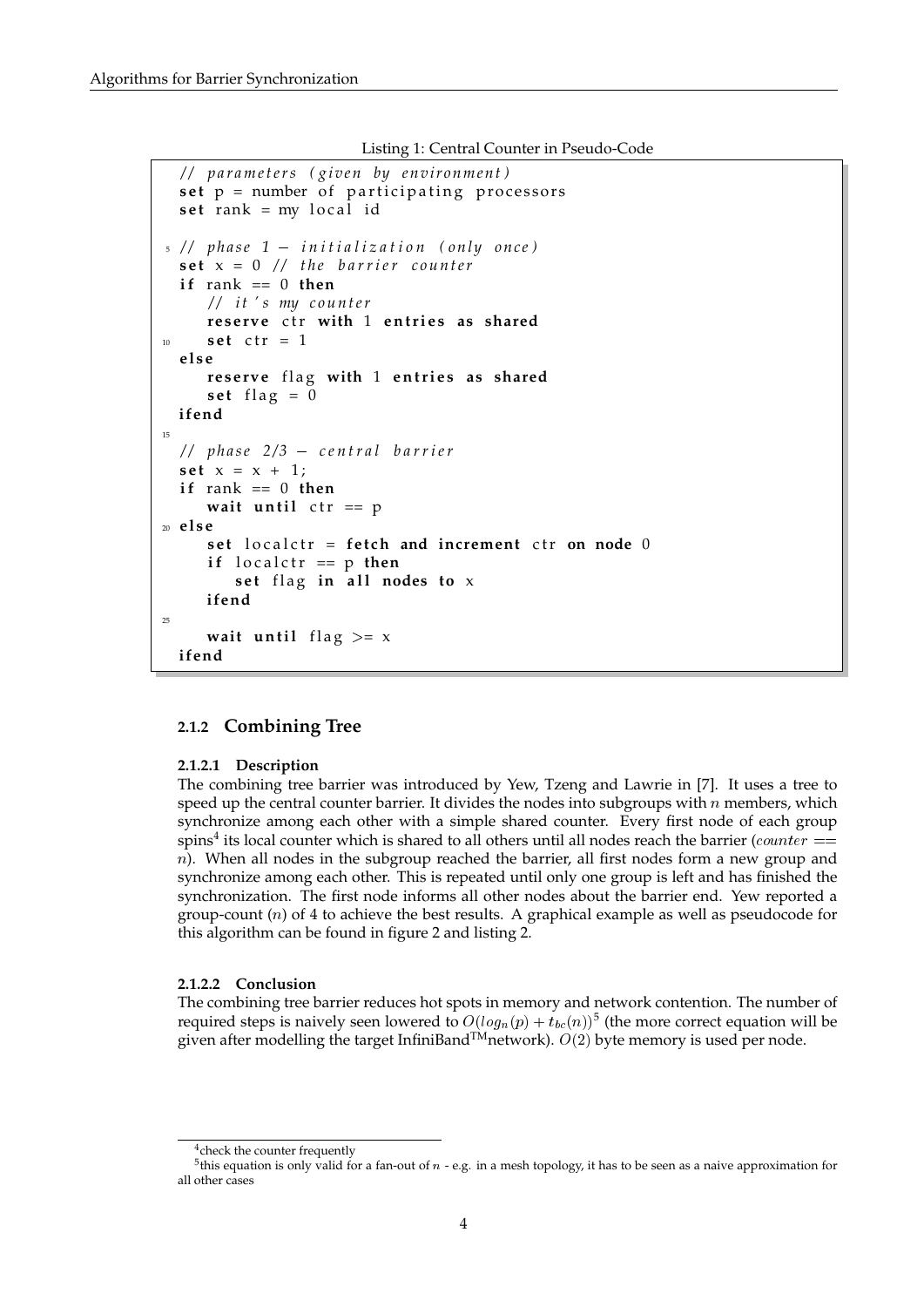

<span id="page-4-0"></span>Figure 2: a combining tree barrier between 6 nodes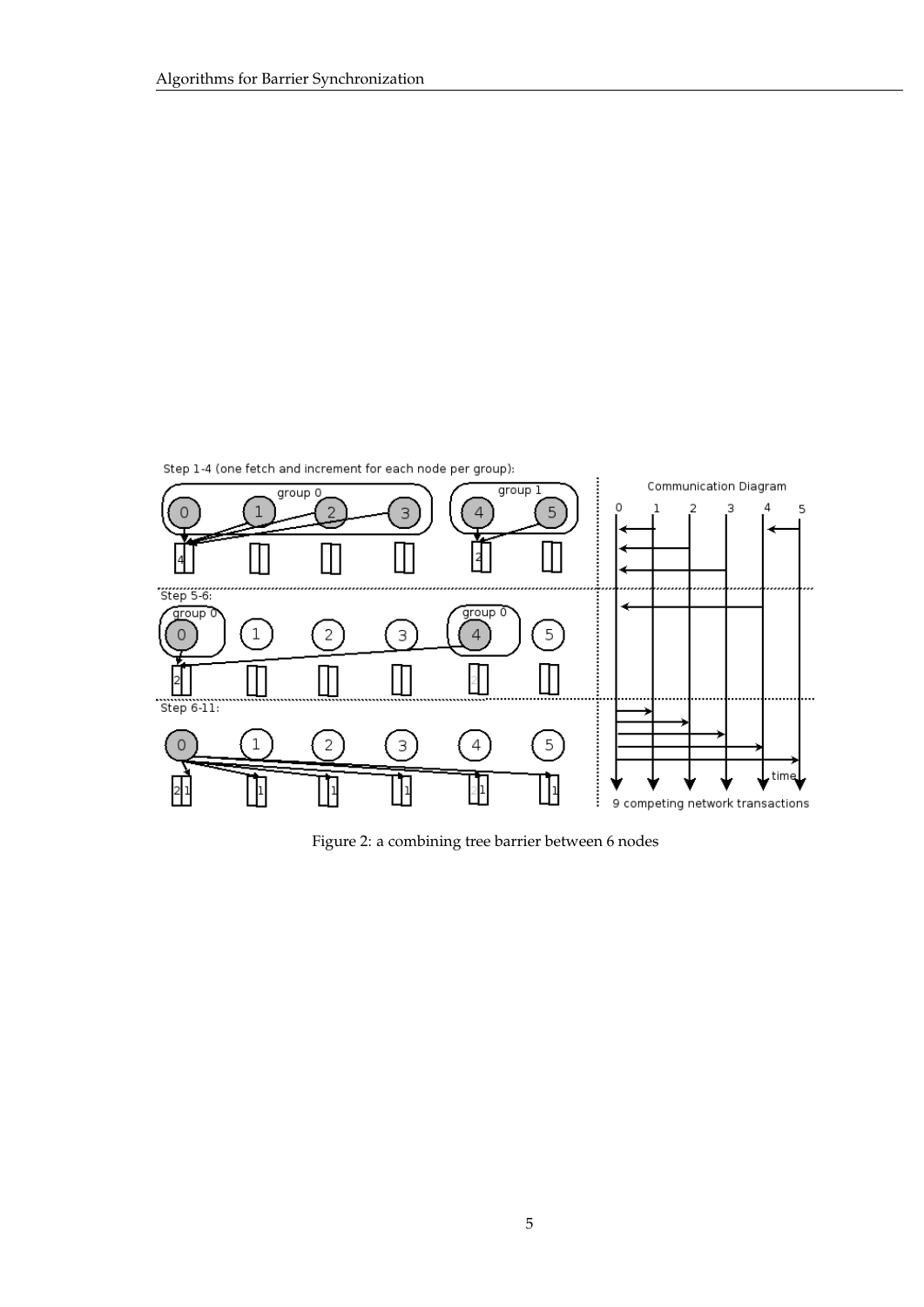Listing 2: Pseudo Code for Combining Tree Algorithm

```
set p = number of participating processors
  \text{set } n = \text{nodes per group} // parameter
  \text{set} rank = my local id
5 / / p h a s e 1  i n i t i a l i z a t i o n ( o nl y o n c e )
  \textbf{set } \textbf{x} = 0 // the barrier counter
  reserve ctr with 1 entries as shared
  set ctr = 1
10 reserve flag with 1 entries as shared
  \text{set } flag = 0
  set round = 0 // actual round
  set relnodeid = 0 // relative nodeid (only active nodes)
15
  / / p h a s e 2  b a r r i e r
  set x = x + 1;
  r ep e a t
     set round = round + 1
20 set relnodeid = rank / (n^{(round-1)})set grpnum = relnodeid div n // group number?
     set grprank = relnodeid mod n // my rank in group
     // I am out of the game, when I have no natural number as relnodeid
<sup>25</sup> if round(relnodeid) != relnodeid then
         wait until flag >= xifend
     \mathbf{if} grprank == 0 then
30 wait until ctr == n
     e l s e
         set ctr = fetch and increment ctr on node rank-grprank*n^(round-1)
         wait until flag >= xifend
35 until round == \log(n)(p) or flag >= x
  / / p h a s e 3
  if rank == 0 then
     set flag in all other nodes to x
40 ifend
```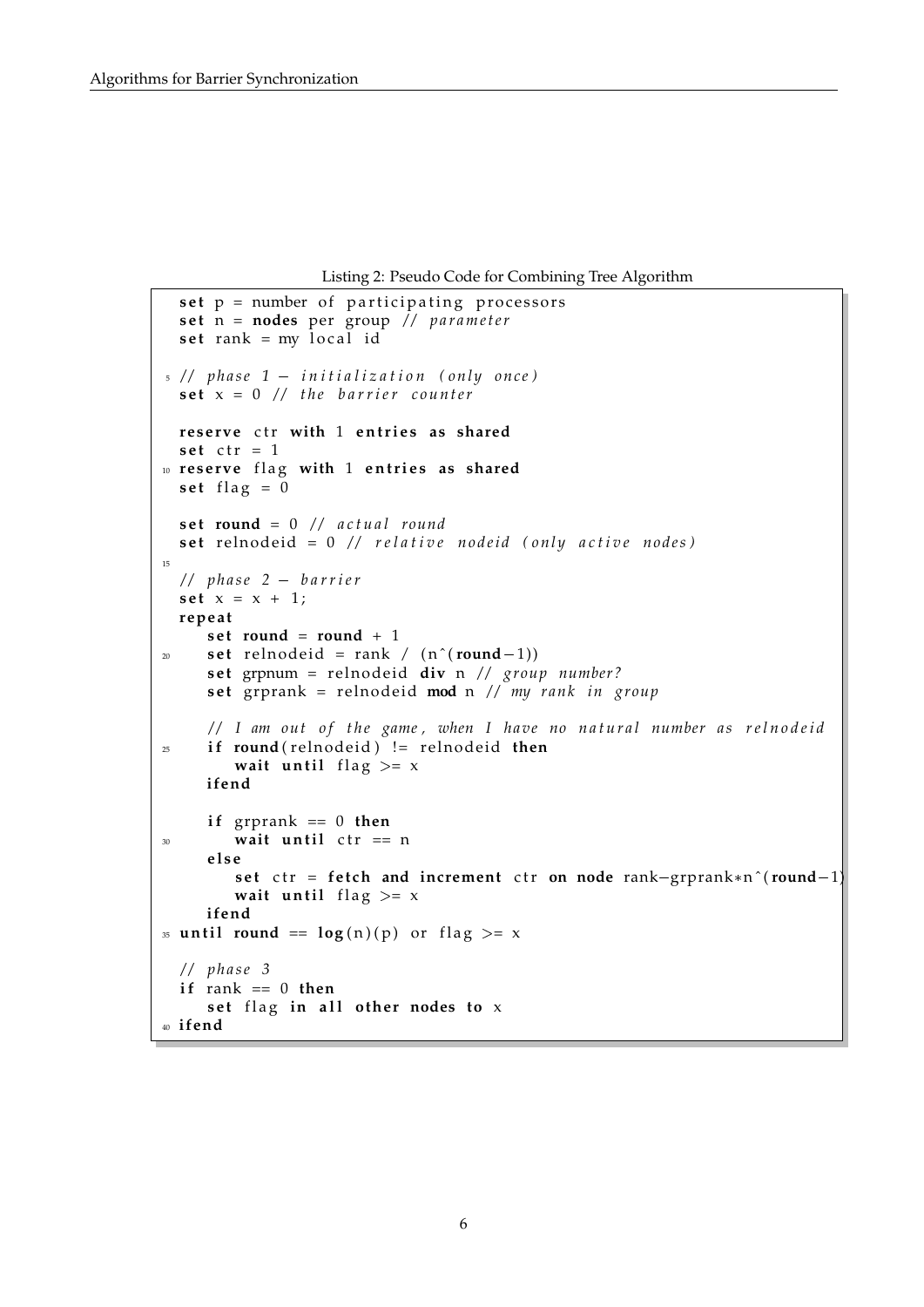### <span id="page-6-0"></span>**2.1.3 Tournament**

### **2.1.3.1 Description**

The Tournament Barrier, proposed by Hengsen et al. in [\[9\]](#page-16-6) is mostly suitable for shared memory multiprocessors because it benefits from several caching mechanisms. Nevertheless, the algorithm is analyzed here. As in the Butterfly (see chapter [2.2.1\)](#page-12-1) and the Dissemination Barrier (see chapter [2.2.3\)](#page-15-0), different rounds (s) are used. The algorithm is similar to a tournament game. Two nodes play in each round against each other. The winner is known in advance and waits until the looser arrives. The winners play against each other in the next round. The overall winner (the champion) notifies all others about the end of the barrier. A graphical and pseudo-code representation can be found in figure [3](#page-6-1) and listing [3.](#page-7-1)



<span id="page-6-1"></span>Figure 3: example for the tournament barrier with 6 nodes

### **2.1.3.2 Conclusion**

The algorithm is also subdivided into two parts. Part one (the game) scales with  $log_2(p)$  and uses  $O(1)$  byte of memory. Part two scales as mentioned in chapter [2.1](#page-1-4) with  $t_{bc}(n-1)$ . Thus the entire complexity can be estimated with  $O(log_2(p) + t_{bc}(n - 1)).$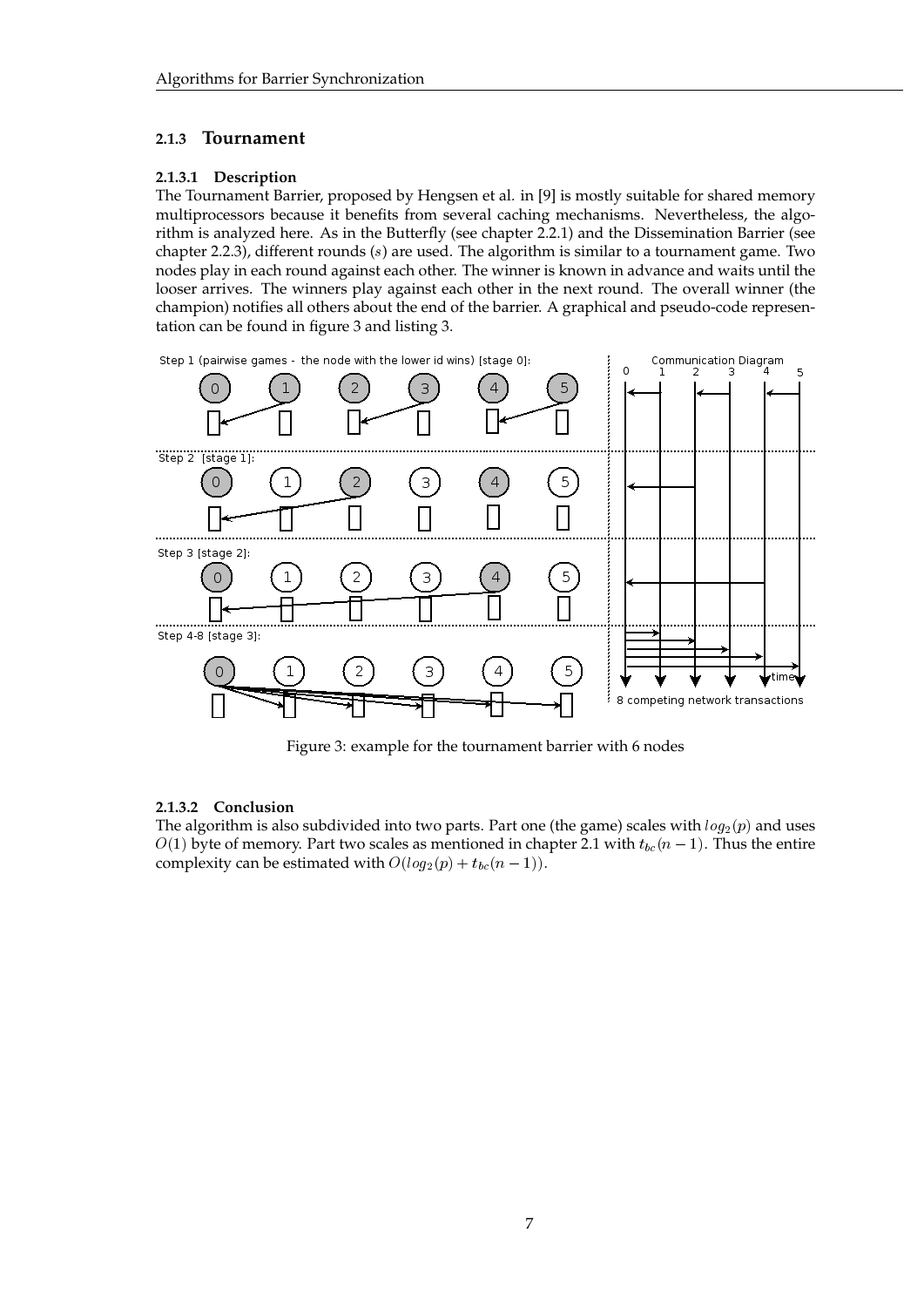Listing 3: Pseudo Code for Tournament Barrier

```
/ / p a r a m e t e r s ( gi v e n by e n vi r o nm e n t )
  set p = number of participating processors
  set rank = my local id
5 / / p h a s e 1  i n i t i a l i z a t i o n ( o nl y o n c e )
  reserve flag with 1 entries as shared
  set flag = 0
  / / p h a s e 2  don e f o r e v e r y b a r r i e r
10 set true = 1
  set false = 0
  set round = -1/ / r e p e a t l o g ( p ) t i m e s
  r ep e a t
15 set round = round + 1
      set peer = rank xor 2<sup>\sim</sup> round
      1/1 have no partner \Rightarrow next round ...
      if peer > p then
20 con t inue
      ifend
      / / I am t h e winn e r
      if rank > peer then
<sup>25</sup> wait until flag == true
         set flag = false
      e l s e
         set flag on peer = true
         wait until flag == true
30 ifend
  until round > ld(p)/ / p h a s e 3  no d e 0 e v e r wins
  if rank == 0 then
      set flag in all other nodes to true
  ifend
```
### <span id="page-7-0"></span>**2.1.4 f-way Tournament**

### **2.1.4.1 Description**

The f-way Tournament Barrier bases on the same principle as the tournament barrier (Section [2.1.3\)](#page-6-0). It was proposed by Grunwald et al. in 1993 [\[13\]](#page-17-3). The most important difference is that more than two processors are competing in one game. A graphical representation can be found in figure [4.](#page-8-1) The pseudo-code is nearly identical to the tournament barrier (see listing [3\)](#page-7-1), only with more than two nodes.

### **2.1.4.2 Conclusion**

This Barrier is suitable for special network topologies with a fan-out of more than one (e.g. torus networks). But should not scale better on standard central switching-based networks. The algorithm scales theoretically (with a fan-out of f in each node) with  $log_f(p)$  network transactions and  $O(1)$  bytes memory per node, but should be practically limited by the network infrastructure which serializes and enqueues concurrent requests.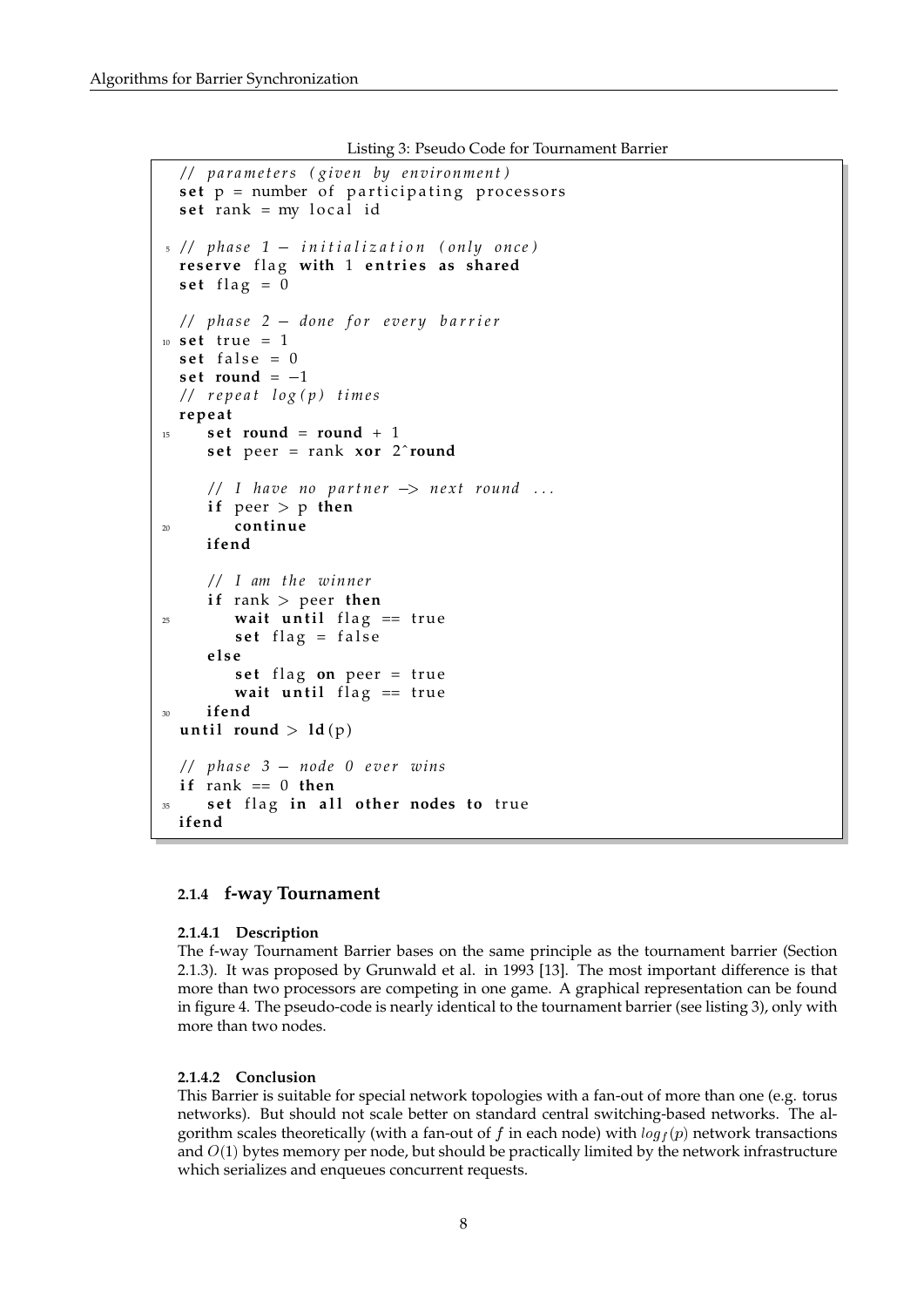

<span id="page-8-1"></span>Figure 4: example for the f-way tournament algorithm between 6 nodes

### <span id="page-8-0"></span>**2.1.5 MCS**

### **2.1.5.1 Description**

The MCS Tree Barrier was proposed by Mellor-Crummey and Scott in 1991 ([\[10\]](#page-16-7), [\[11\]](#page-16-8) and [\[12\]](#page-16-9)). It uses also a tree structure and is quite similar to the Combining Tree barrier (Chapter [2.1.2\)](#page-3-0). Each node is assigned to a tree node. The resulting n-ary tree consists of all nodes, each node has an array of n flags. All, but the top node write to their parent's node flag when all child nodes wrote the flag to them. All nodes, which have no children start with the array initialized with true. When the last node's flag array is completely filled, the last node notifies the others.



Figure 5: example of the MCS Tree algorithm between 6 nodes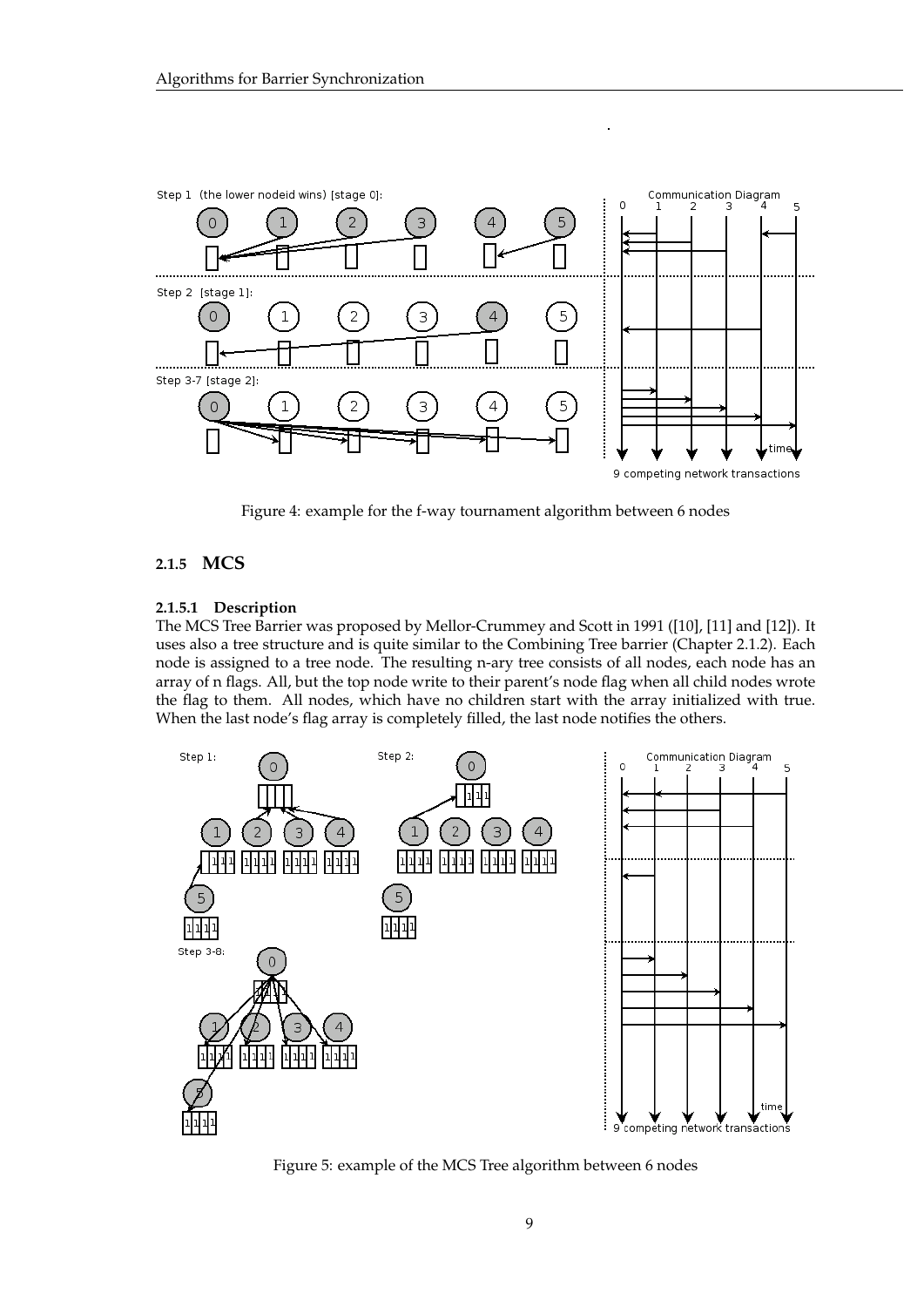```
Listing 4: Pseudo Code for the MCS Barrier
```

```
/ / p a r a m e t e r s ( gi v e n by e n vi r o nm e n t )
  set p = number of participating processors
  set rank = my local id
  set n = number of childnodes
 5
  / / p h a s e 1  i n i t i a l i z a t i o n ( o nl y o n c e )
  \textbf{set } \textbf{x} = 0 // the barrier counter
  reserve array with n+1 entries as shared
    / / > a r r a y [ n ] a c t s a s b a r r i e r r e a c h e d f l a g
10
  / / p h a s e 2  don e f o r e v e r y b a r r i e r
  set x = x + 1// initialize my flags (flag == 1 if no child is present)
15 for j in 0 \dots n-1 do
      if p \ge (rank * n) + 1 + j then
         set array [i] = 0e l s e
         set array [ j ] = 1
20 ifend
  forend
  set array [n] = 0r ep e a t
25 set parent = (\text{rank}-1) div n
      set slot = (rank-1) mod n
      if sum(array[0..n-1]) == 4 then
         if rank == 0 then
30 s e t a r r ay [ n ] = 1
         e l s e
             set array [slot] in parent to 1
         endif
      endif
35 until array [n] == 1/ / p h a s e 3
  \mathbf{if} rank == 0 then
      set array [n] in all nodes to 1
40 ifend
```
#### **2.1.5.2 Conclusion**

The MCS-Barrier uses a tree structure with a fan-out of n to improve the barrier performance to  $O(log_n(p))$  concurrent network transactions (only if the network offers a fan-out of n) and  $O(p)$  bytes of shared memory per node in the first part. The second notification part depends as usual on the underlying network architecture and scales with  $t_{bc}(p - 1)$  competing network transactions.

#### <span id="page-9-0"></span>**2.1.6 BST**

#### **2.1.6.1 Description**

The Binomial Spanning Tree (BST) Barrier was proposed by Tzeng et al. in 1997 - [\[14\]](#page-17-4). It uses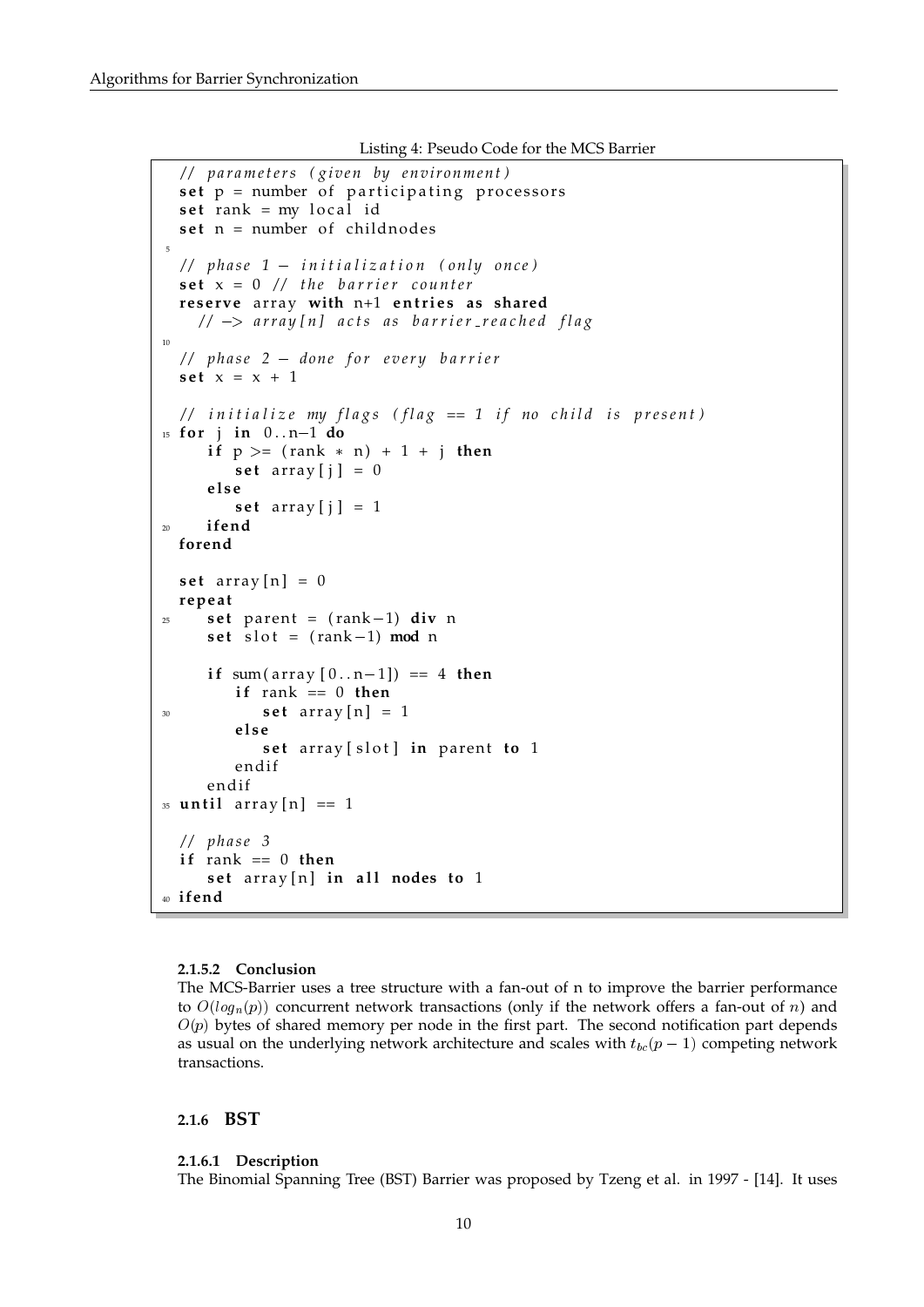a binomial tree structure which reduces the network contention by its principle. The working principle is quite similar to the MCS Barrier [\(2.1.5\)](#page-8-0) - every processor is assigned to one tree-node and waits until all children reached their barrier (they notify their parent) and then notifies its own parent. A binomial tree is built up recursively, the whole tree of step  $j - 1$  is appended to the root node in step j. The principle is shown in figure [6.](#page-10-0)

This special characteristic is used to avoid contention on single nodes.<sup>[6](#page-10-1)</sup> To manage the processorto-tree-node assignment, the following numbering scheme is used:

- each node is numbered in binary digits (from 0 to  $p 1$ )
- each node calculates it's parent by resetting the leftmost "1" in it's own id to "0"
- each node calculates it's children by adding  $2^i$  to it's own id where  $i = \{i \in N \land log_2(id)$  <  $i < \lceil log_2(p) \rceil \wedge id + 2^i < p$

A numbered binomial tree with 6 nodes is shown in figure [7.](#page-10-2) Pseudo code for the algorithm can be found in listing [5.](#page-11-0)



Figure 6: example for building a binomial tree

<span id="page-10-0"></span>

<span id="page-10-2"></span>Figure 7: a numbered binomial tree with 6 nodes (each processor is assigned to one tree node)

#### **2.1.6.2 Conclusion**

The binomial spanning tree barrier minimizes the concurrency at the root node. One child of the root node finishes each round. The root node has typically  $\lceil log_2(p) \rceil$  children, so that the root node knows after  $\lceil log_2(p) \rceil$  steps that all nodes reached the barrier. So the time for check in scales with  $O([log_2(p)])$  The notification of all nodes scales with  $t_{bc}(p - 1)$ . The memory required scales with  $O(log_2(p))$  bytes.

<span id="page-10-1"></span> $6$ due to the distribution of nodes in a binomial spanning tree, each network link is utilized at most once per round if p is a power of two - for all other node-counts, each link is utilized at most twice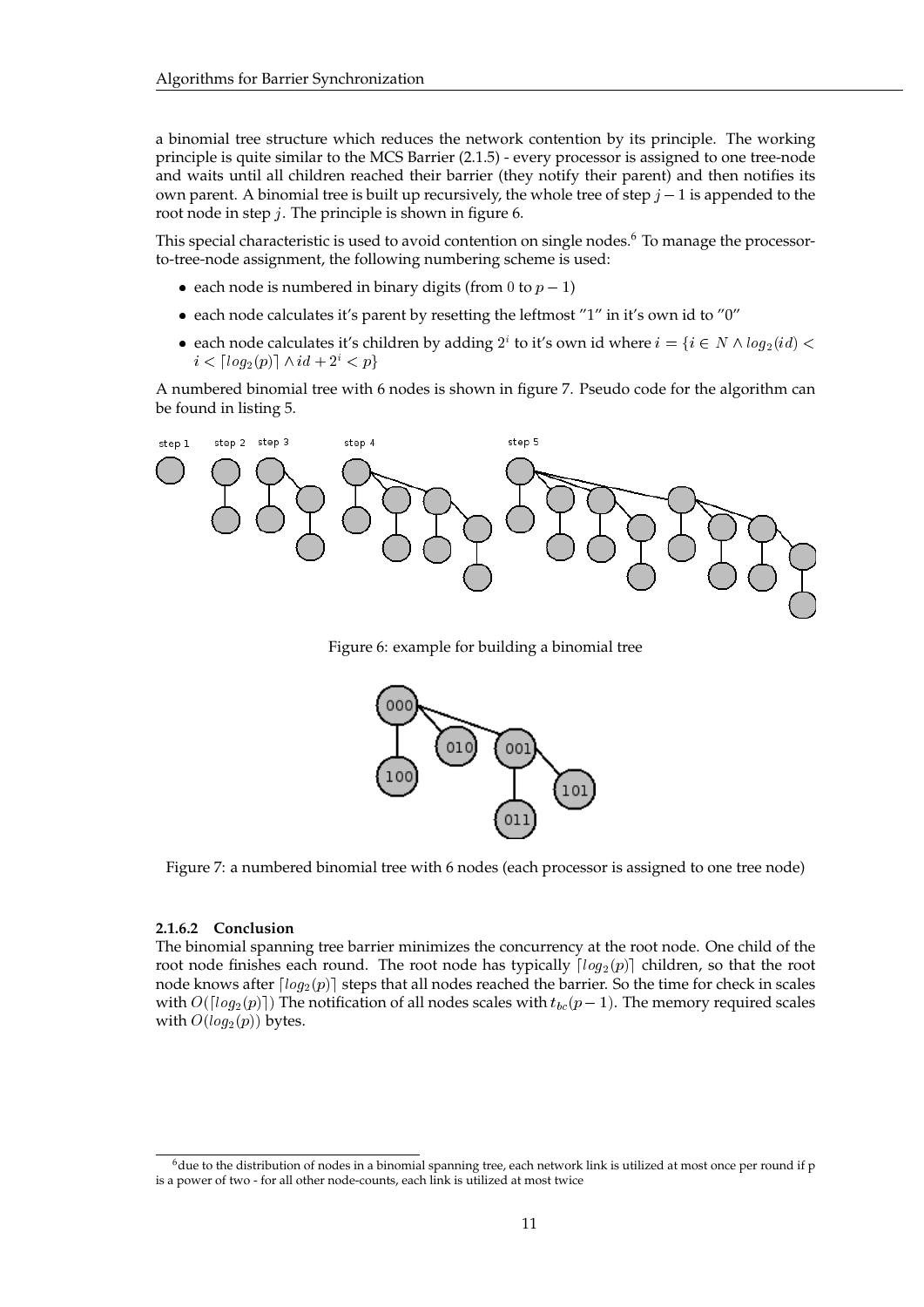```
Listing 5: Pseudo Code for BST Barrier
```

```
/ / p a r a m e t e r s ( gi v e n by e n vi r o nm e n t )
  set p = number of participating processors
  set rank = my local id
5 / / p h a s e 1 : i n i t i a l i s a t i o n
  \textbf{set } \textbf{x} = 0 // the barrier counter
  reserve array with p entries as shared // could be shortened to ld(p)
  // set all array entries to '1'
10 for j in 0..p-1 do
     set array [i] = 1forend
  // determine parent (reset leftmost '1')
15 set j = 1while j <= rank do
     set j = j * 2whileend
20 set parent = rank - j/2/ / d e t e r m i n e c h i l d r e n  u n s e t t h e i r a r r a y e n t r i e s
  for j = 0... ceil (\text{Id}(p)) - 1 do
     // ld(0) is not defined ... take all entries for root node
25 if rank == 0 or j > Id (rank) then
         set k = rank + 2^i// only for rank + 2^j < p
         if k < p then
             array[k] = 030 ifend
     ifend
  forend
  / / p h a s e 2 : c h e c k i n p h a s e
35 // wait until all children reached their barrier
  for j in 0..p-1 do
     wait until array [rank] == 1forend
40 i f rank != 0 then
     set array [rank] in node parent to 1
  ifend
  / / p h a s e 3 : r e l e a s e p h a s e
\frac{45}{45} // use array [0] as finished indicator, because node 0 is the root -
  / / nobody h a s i t a s c h i l d no d e
  \mathbf{if} rank == 0 then
     set array [0] in all nodes 0;
  e l s e
     wait until array [0] == 0ifend
```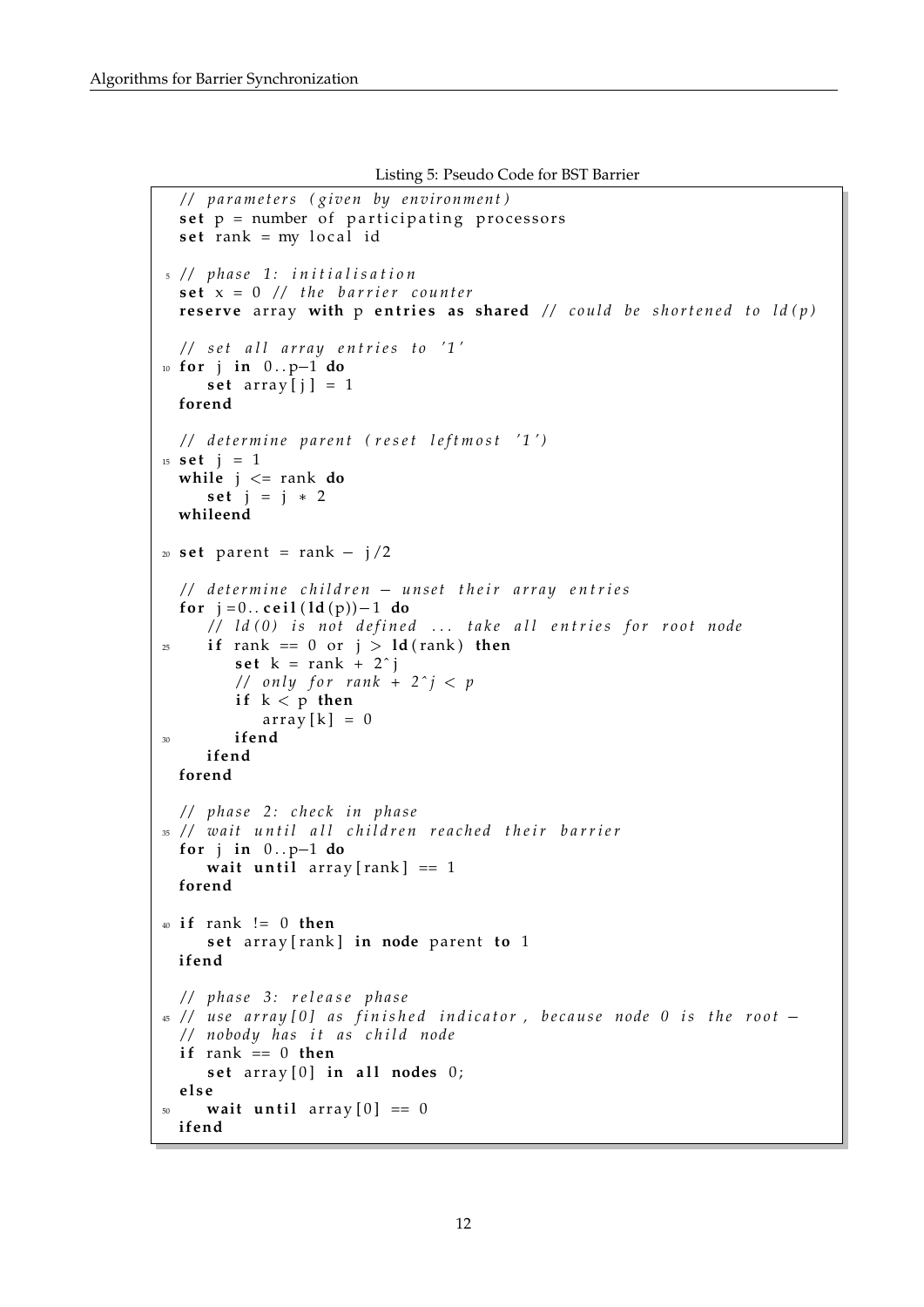### <span id="page-12-0"></span>**2.2 Algorithms Omitting Phase 3**

### <span id="page-12-1"></span>**2.2.1 Butterfly**

#### **2.2.1.1 Description**

The Butterfly Barrier was proposed by Brooks in 1986 [\[8\]](#page-16-10). The original algorithm uses a single shared array of flags (shared memory) and performs several stages of pairwise synchronization. The used algorithm can be described easily in the following way:

- 1. wait until previous stages finished (until my flag is false)
- 2. set my flag to true (I am currently synchronizing)
- 3. wait for the partner's flag to become true (the partner is ready)
- 4. set the partners flag to false (done)

After the initial synchronization finished the whole process is repeated  $w = log_2(p)$  times, each time is called a stage. The stages  $(s)$  are numbered ascending, the very first stage starts with 0. Each node  $p_i$  synchronizes in each stage with node  $p_j$  where  $j = i \, XOR \, 2^s$  (see figure [8\)](#page-12-2). This method only works for  $p = 2^x$ ;  $x \in N$  ( $p =$  power of two). For all other number of nodes, the necessary pairs are represented virtually by the other nodes (e.g. to synchronize 6 nodes, 2 additional virtual nodes are necessary). Thus this algorithm performing worst with any number of nodes, slightly bigger than a power of two.

The array mentioned above has to have the dimensions  $p * log_2(p)$ . One column per processor and one row for each round.

This implementation does not scale very well on a message passing based system (because of the shared array). After applying all modifications to ensure scalable operation on message passing based systems, the algorithm looks very similar to the Pairwise Exchange [2.2.2.](#page-13-0) Thus, this work does not propose a pseude code.



<span id="page-12-2"></span>Figure 8: the butterfly algorithm - the shared array was left out due to the clearness

#### **2.2.1.2 Conclusion**

The barrier's competing network operations scale best with processor numbers which are a power of two with  $O(log_2(p))$ . The worst case is when the processor number is slightly higher than a power of two with  $O(2 * log_2(p))$  because half of the processors must synchronize twice. The used shared array of flags memory scales with  $O(p * log_2(p))$  in size. Due to the above mentioned problems, the Pairwise Exchange Barrier (Chapter [2.2.2\)](#page-13-0) should be implemented in message passing based systems.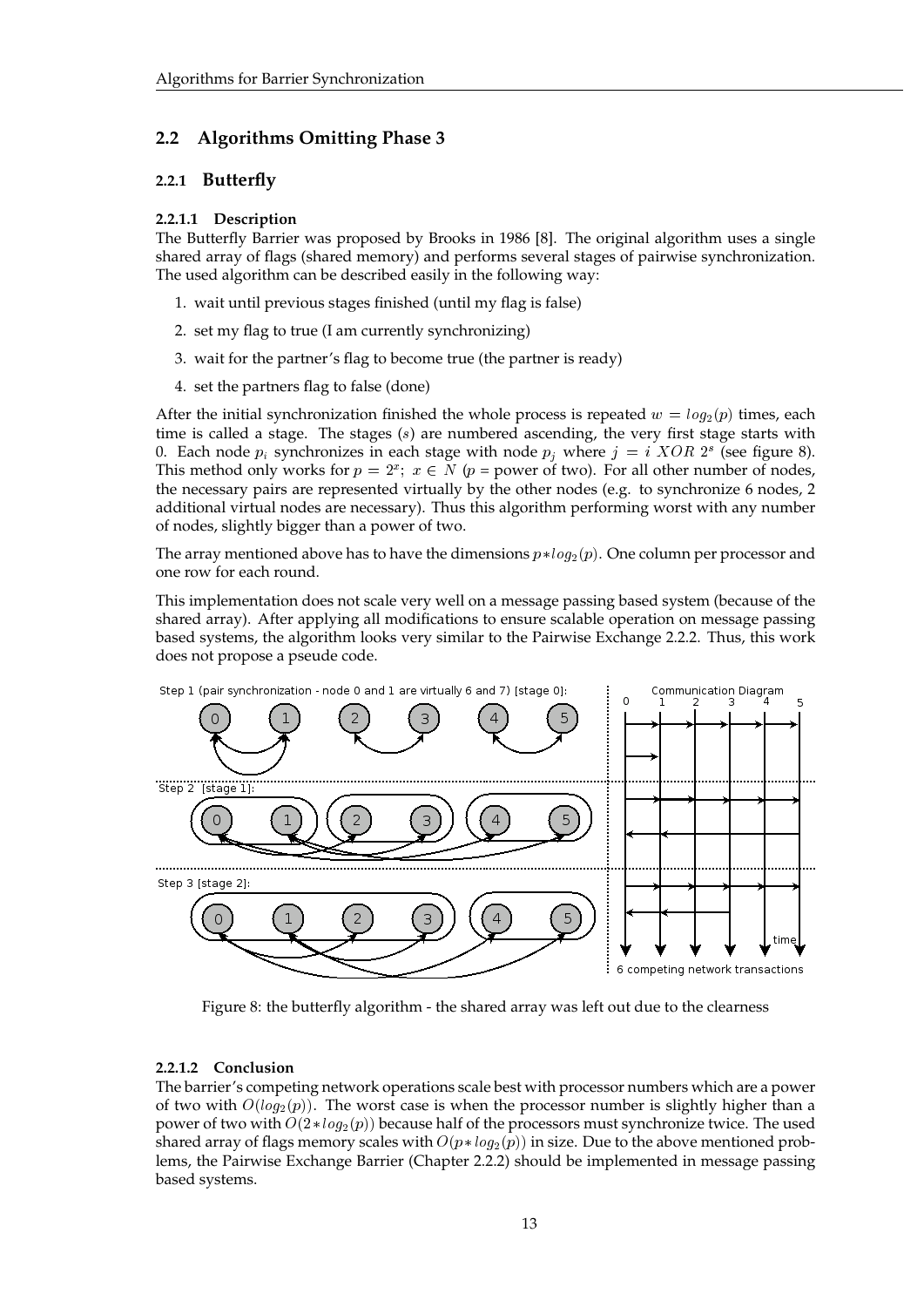### <span id="page-13-0"></span>**2.2.2 Pairwise Exchange With Recursive Doubling**

### **2.2.2.1 Description**

This algorithm was proposed in [\[6\]](#page-16-11) and will be discussed in the following section.

The first part of the pairwise exchange algorithm is, that all nodes group theirselfs in pairs (node 0 and node 1 for each pair). The barrier-identifier, described in chapter [2](#page-1-3) is used to avoid several race conditions.

In the first part, all nodes write their value of  $x$  to the corresponding peer. When a node  $0$  and node 1 of each pair received the correct barrier value<sup>[7](#page-13-1)</sup> from the peer they continue and enter the next stage. Each group peers with another group of two processors and each member of the group writes the barrier number to it's corresponding peer in the other group. This procedure is recursively repeated until all nodes form one big group. So this algorithm uses  $\lfloor log_2p \rfloor$  network write operations per node.

Thus this works only for power of two nodes. For all other node counts  $p$ , the biggest power of two  $y = 2^z$  is calculated which is smaller than p. This creates two groups, the group with y nodes (group a) and the remaining nodes (group b). Every single node in group b pairs with another node in group a. When a node of group b reaches the barrier it writes the barrier number to it's peer node in the group a. Each of this nodes in group a waits until it receives the barrier number from the second's group partner before it starts the normal pairwise exchange algorithm. When the barrier is finished, each peer node in group a notifies its partner that the barrier is finished. This extension for non power of two node counts increases the latency to  $\lfloor log_2 p \rfloor + 2$  network write operations.

Figure [9](#page-13-2) gives a graphical explanation for a barrier with 6 nodes. After step 4, node 0 has all necessary information (that all nodes entered the barrier already) - node 1,2 and 4 communicated directly with node 0 and the other nodes finished before node 1,2 or 4.



<span id="page-13-2"></span>Figure 9: example for the pairwise exchange algorithm between 6 nodes

<span id="page-13-1"></span> $7$ the currently active barrier number or each number higher than this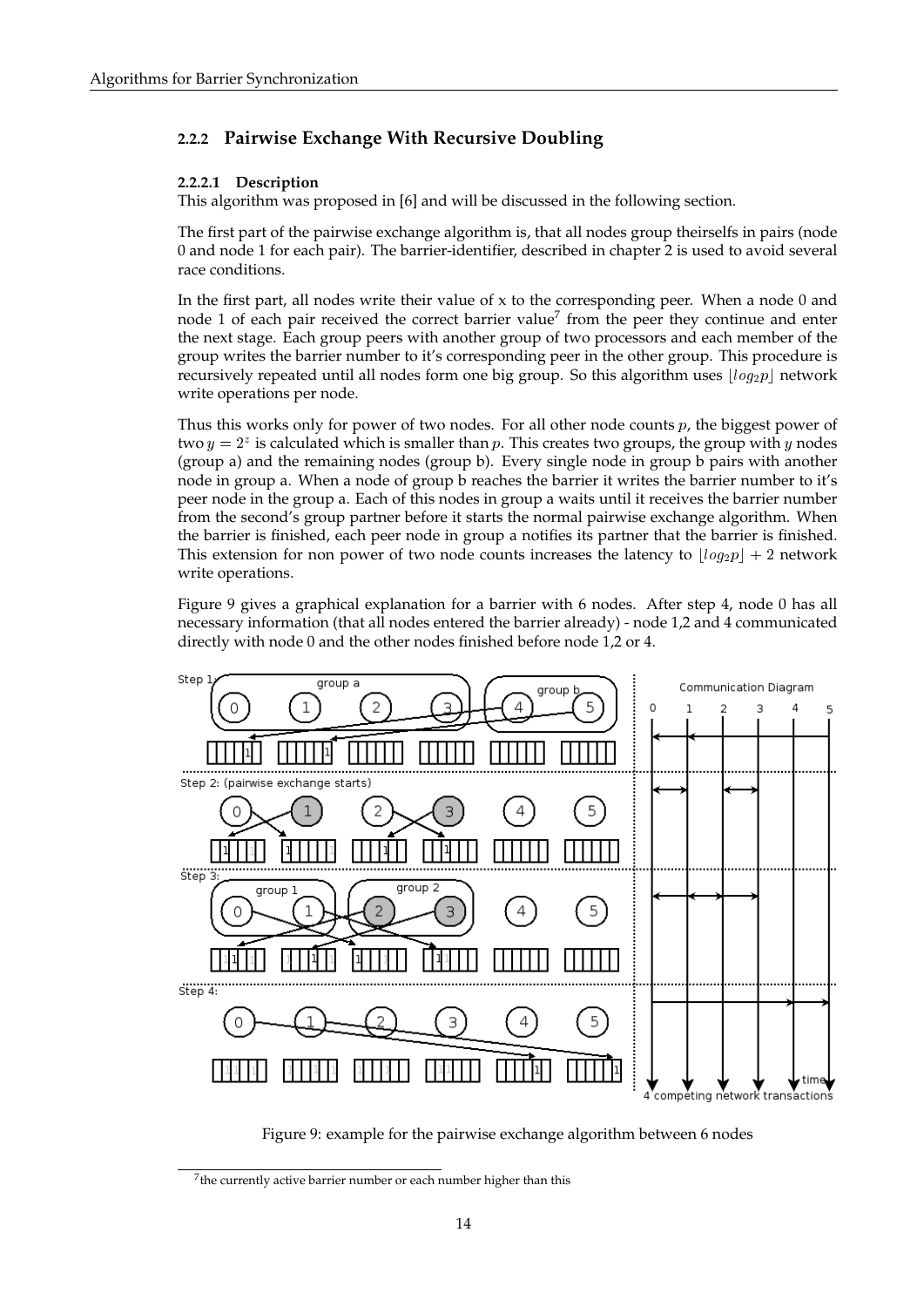```
Listing 6: Pseudocode for the pairwise exchange barrier
```

```
/ / p a r a m e t e r s ( gi v e n by e n vi r o nm e n t )
  set p = number of participating processors
  set rank = my local id
5 / / p h a s e 1  i n i t i a l i z a t i o n ( o nl y o n c e )
  reserve array with p entries as shared
  for i in 0..p-1 do
      set array [i] = 0forend
10 set x = 0 // the barrier counter
  y = 2<sup>c</sup> floor (ld(p)) // the 2<sup>c</sup>z count
  / / b a r r i e r  don e f o r e v e r y b a r r i e r
  set x = x + 115 if rank >= y then
      // I am in group b, my partner is node i-y in group a
      set array [rank] in node rank-y to x
      / / w ai t f o r n o t i f i c a t i n f rom p a r t n e r
      wait until array [rank] > = x20 e l s e
      / / I am i n g rou p a
      if p-y > rank then
          / / I h a v e a p a r t n e r i n g rou p b
          // wait for partner
\alpha<sup>25</sup> wait until array \lceil \text{rank} + y \rceil > = xifend
      / / t h e p a i r w i s e e x c h a n g e a l g o r i t h m
      set round = -130
      / / r e p e a t l o g ( p ) t i m e s
      r ep e a t
          set round = round + 1
35 s e t peer = rank XOR 2 ˆround
          set array [rank] in node peer to x
          wait until array [peer] >= x
      until round == \log(y)40
      if p-y > rank then
          / / I h a v e a p a r t n e r i n g rou p a
          / / n o t i f y p a r t n e r
          s e t a r r [ rank+y ] in node rank+y to x
45 ifend
  ifend
```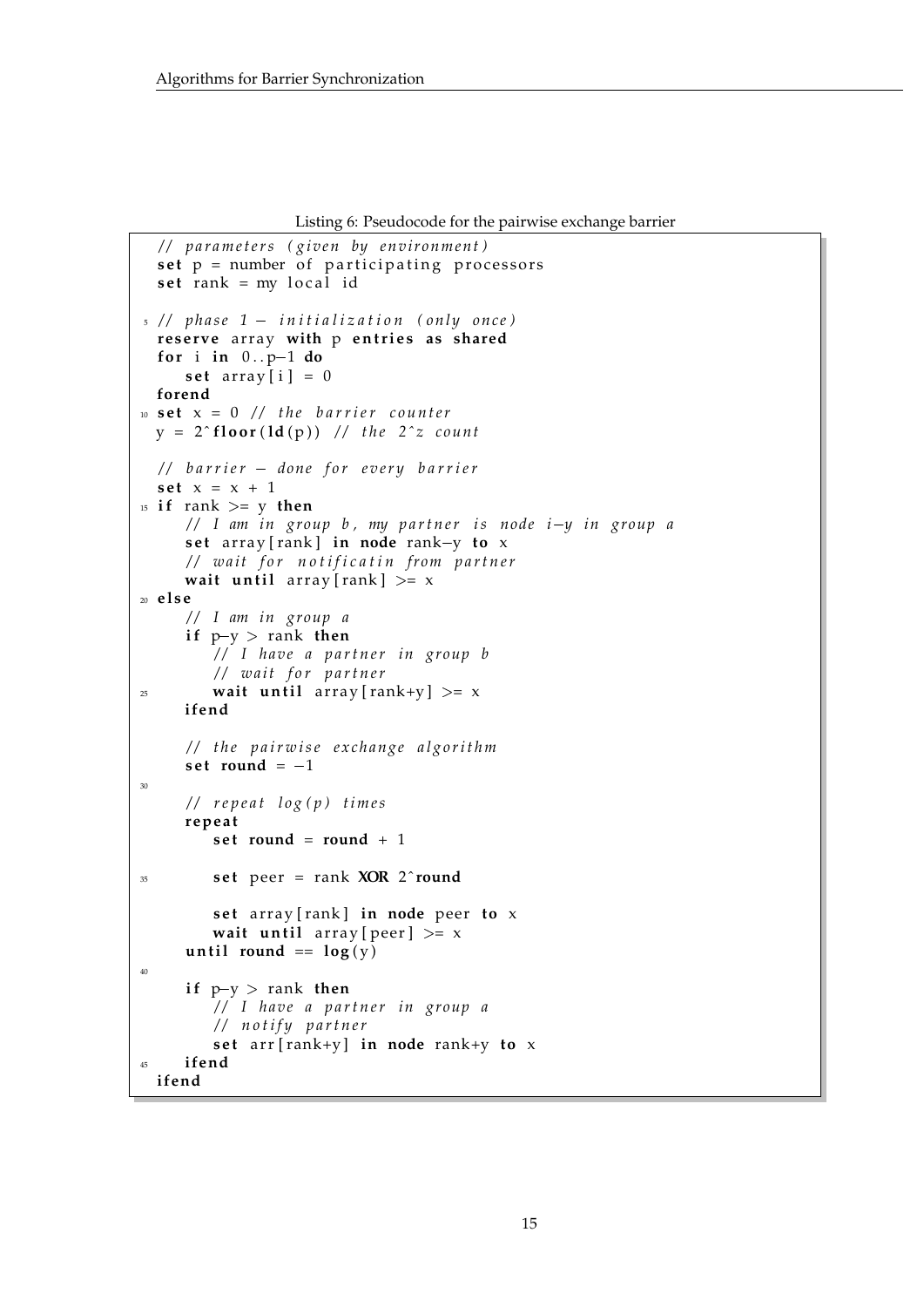### **2.2.2.2 Conclusion**

The algorithms uses  $O(|log_2p| + 2)$  network writes and  $O(p)$  bytes memory per node. It can be used to exploit the advantages of an RDMA architecture efficiently.

### <span id="page-15-0"></span>**2.2.3 Dissemination**

### **2.2.3.1 Description**

The Dissemination Barrier, introduced by Hengsen, Finkel and Manber in 1988 [\[9\]](#page-16-6), is mostly an improvement of the Butterfly Barrier for non power of two processor counts. It uses the same pairwise synchronization but with other partners. In each round  $s$  each processor  $p_i$  synchronizes with  $p_i$  where  $j = i + 2<sup>s</sup>$  mod p. Each processor is waiting for the cyclically next to set its flag and for his own flag set by a circular previous processor. The algorithm is the same as used in the butterfly barrier but with different partners.

The implementation with a central shared array does not scale very well on a message passing based system. Thus this work proposes a more suitable solution for message passing systems.



Figure 10: Dissemination Barrier with 6 processors

### **2.2.3.2 Conclusion**

The Dissemination Barrier scales better as the butterfly barrier also for non power of two processor counts with  $O([log_2(p)])$  competing network transactions. The algorithm uses  $O(p)$  bytes of memory per node.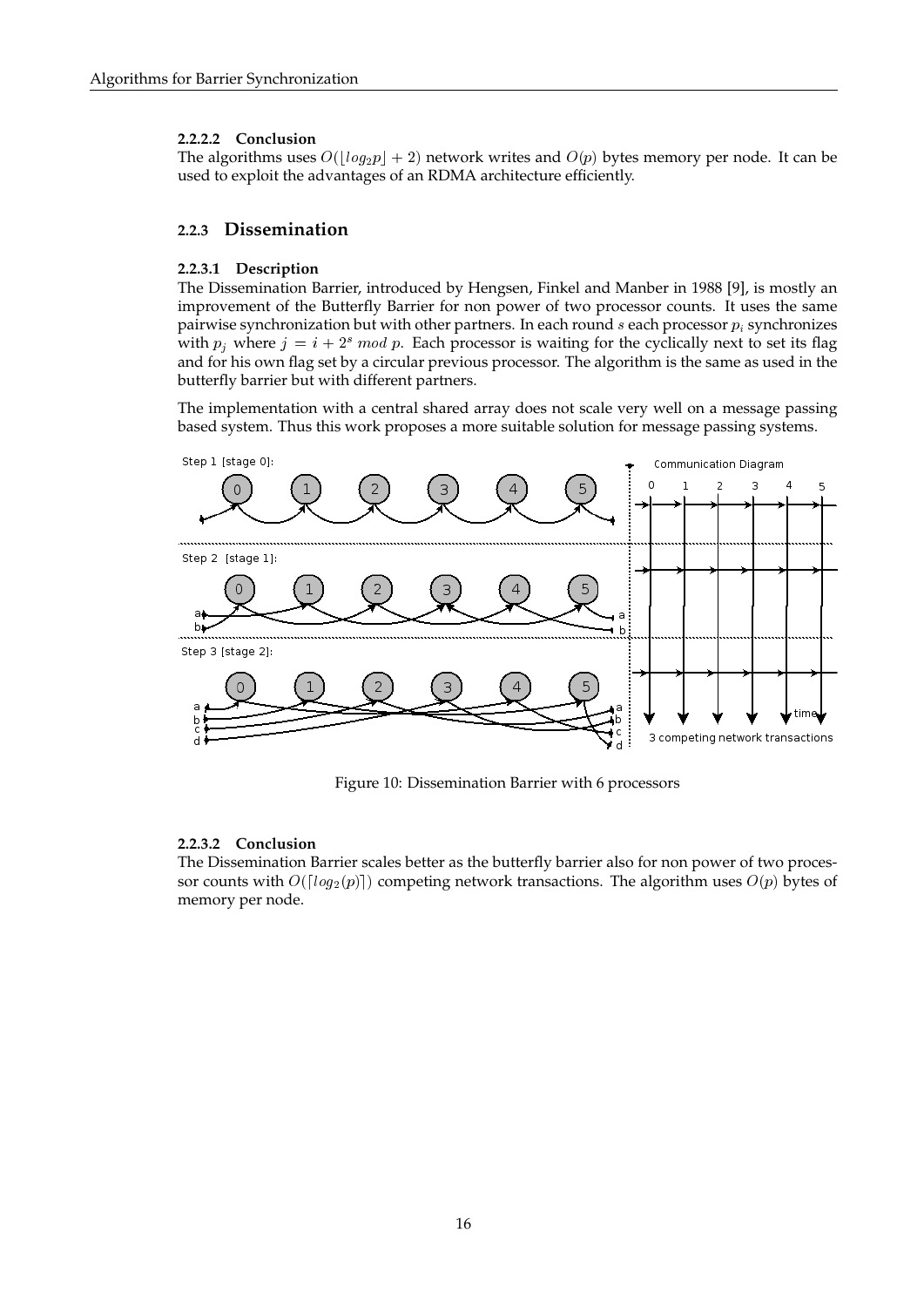```
Listing 7: Pseudocode for the Dissemination Barrier
```

```
/ / p a r a m e t e r s ( gi v e n by e n vi r o nm e n t )
  set p = number of participating processors
  set rank = my local id
5 / / p h a s e 1  i n i t i a l i z a t i o n ( o nl y o n c e )
  \textbf{set} \times = 0 // the barrier counter
  reserve array with p entries as shared
  for i in 0 \cdot p - 1 do
      set array [i] = 0
10 forend
  / / b a r r i e r  don e f o r e v e r y b a r r i e r
  set round = -1\text{set } x = x + 115 / / r e p e a t l o g ( p ) t i m e s
  r ep e a t
      set round = round + 1
      set sendpeer = rank + 2<sup>\degree</sup>round mod p
20 set recvpeer = rank -2round mod p
      set array [rank] in node sendpeer to x
      wait until array [recypeer] > xuntil round >=[log(p)-1]
```
### **References**

- <span id="page-16-0"></span>[1] CARWYN BALL, MARK BULL: Barrier Synchronization in Java
- <span id="page-16-1"></span>[2] ANJA FELDMANN, THOMAS GROSS, DAVID OHALLARON, THOMAS M. STRICKER: Subset Barrier Synchronization on a Private-Memory Parallel System
- <span id="page-16-4"></span>[3] G.F. PFISTER, V.A. NORTON: "Hot Spot" contention and combining in multistage interconnection networks
- <span id="page-16-2"></span>[4] ERIC FREUDENTHAL, ALLAN GOTTLIEB: Process Coordination with Fetch-and-Increment
- <span id="page-16-3"></span>[5] JAMES R. GOODMAN, MARY K. VERNON, PHILIP J. WOEST: Efficient Synchronization Primitives for Large-Scale Cache-Coherent Multiprocessors
- <span id="page-16-11"></span>[6] RINKA GUPTA, VINOD TIPPARAJU, JARE NIEPLOCHA, DHABALESWAR PANDA: Efficient Barrier using Remote Memory Operations on VIA-Based Clusters.
- <span id="page-16-5"></span>[7] P.C. YEW, N.F. TZENG, D.H. LAWRIE: Distributing Hot Spot Addressing in Large Scale Multiprocessors
- <span id="page-16-10"></span>[8] EUGENE D. BROOKS: The Butterfly Barrier
- <span id="page-16-6"></span>[9] DEBRA HENGSEN, RAPHAEL FINKEL, UDI MANBER: Two Algorithms for Barrier Synchronization
- <span id="page-16-7"></span>[10] JOHN MELLOR-CRUMMEY, MICHAEL SCOTT: Algorithms for Scalable Synchronization on Shared-Memory Multiprocessors
- <span id="page-16-8"></span>[11] JOHN MELLOR-CRUMMEY, MICHAEL SCOTT: Synchronization Without Contention
- <span id="page-16-9"></span>[12] JOHN MELLOR-CRUMMEY, MICHAEL SCOTT: Fast, Contention-Free Combining Tree Barriers for Shared Memory Multiprocessors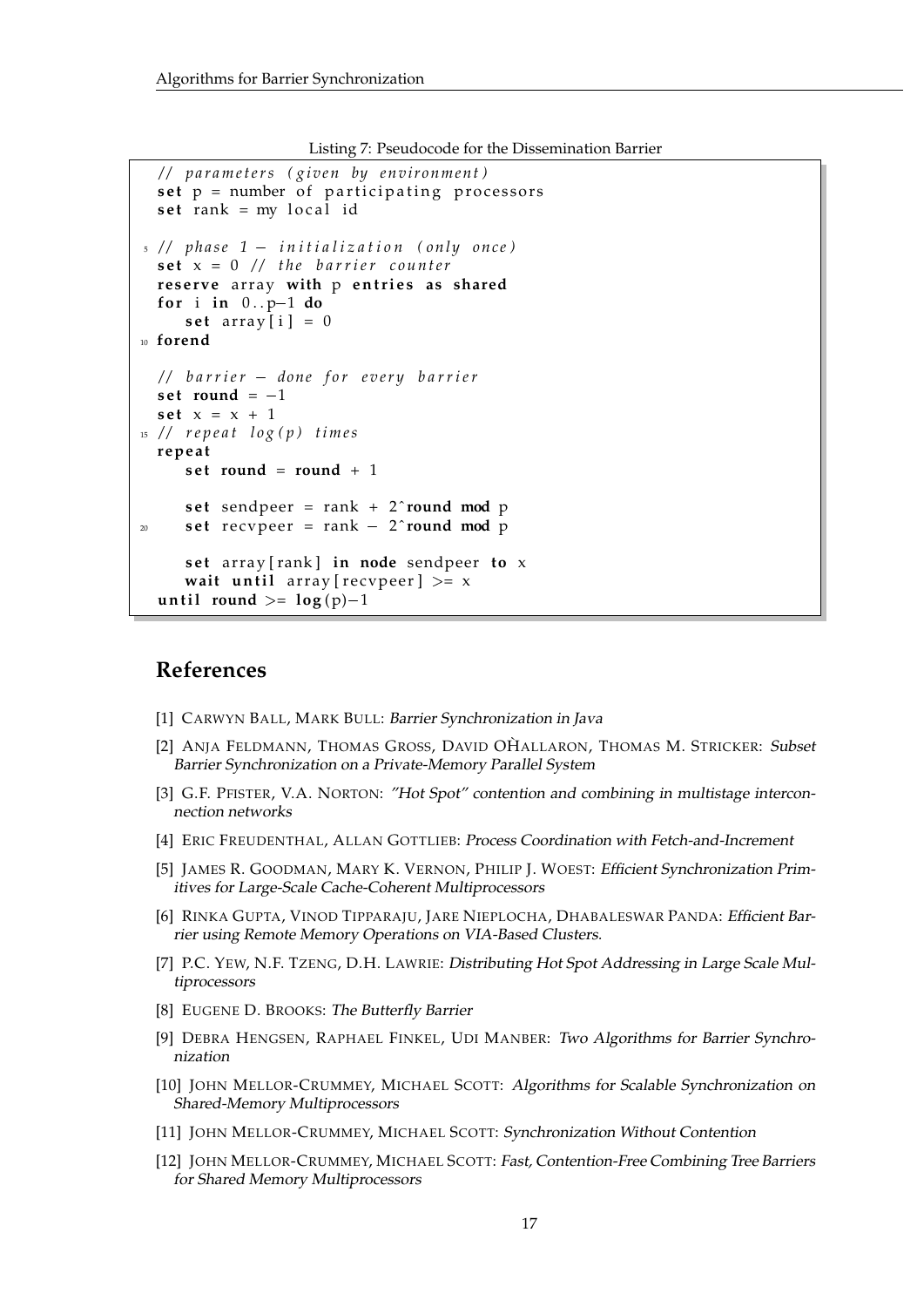- <span id="page-17-3"></span>[13] DIRK GRUNWALD, SUVAS VAJRACHARYA: Efficient Barriers for Distributed Shared Memory Computers
- <span id="page-17-4"></span>[14] NIAN-FENG TZENG, ANGKUL KONGMUNVATTANA: Distributed Shared Memory Systems with Improved Barrier Synchronization and Data Transfer

## <span id="page-17-0"></span>**A Appendix**

### <span id="page-17-1"></span>**A.1 Pseudocode Semantics**

The semantics for each language construct used in the pseudocode sections is described in the following. Some operations are specially designed for message passing systems.

### <span id="page-17-2"></span>**A.1.1 General Constructs**

**A.1.1.1 Instruction Blocks** Syntax:  $<$ instructions>

An instruction block consists of one or more instructions, each instruction can be one of the successional described commands.

#### **A.1.1.2 Comparative Instructions**

Syntax:

 $\langle var1 \rangle == \langle var2 \rangle$  $\langle var1 \rangle \rangle = \langle var2 \rangle$  $\langle var1 \rangle \langle = \langle var2 \rangle$  $\langle var1 \rangle$  !=  $\langle var2 \rangle$ 

A comparative instruction compares two or more (logical combined) variables. The used comparison signs  $(==, >=, <=, ! =)$  have the same meaning as the according sign the well known programming language Pascal. Each condition returns true or false.

**A.1.1.3 The Floor Function** Syntax: **f l o o r** ( var )

Rounds var down to the nearest integer.

**A.1.1.4 The Ceil Function** Syntax:

**c e i l** ( var )

Rounds var up to the nearest integer.

### **A.1.1.5 Set Constructs**

Syntax:  $set$   $\langle var1 \rangle$  =  $\langle var2 \rangle$ 

Registers variable var1 (if this is not already done) and sets it to var2. Var2 can also be an equation.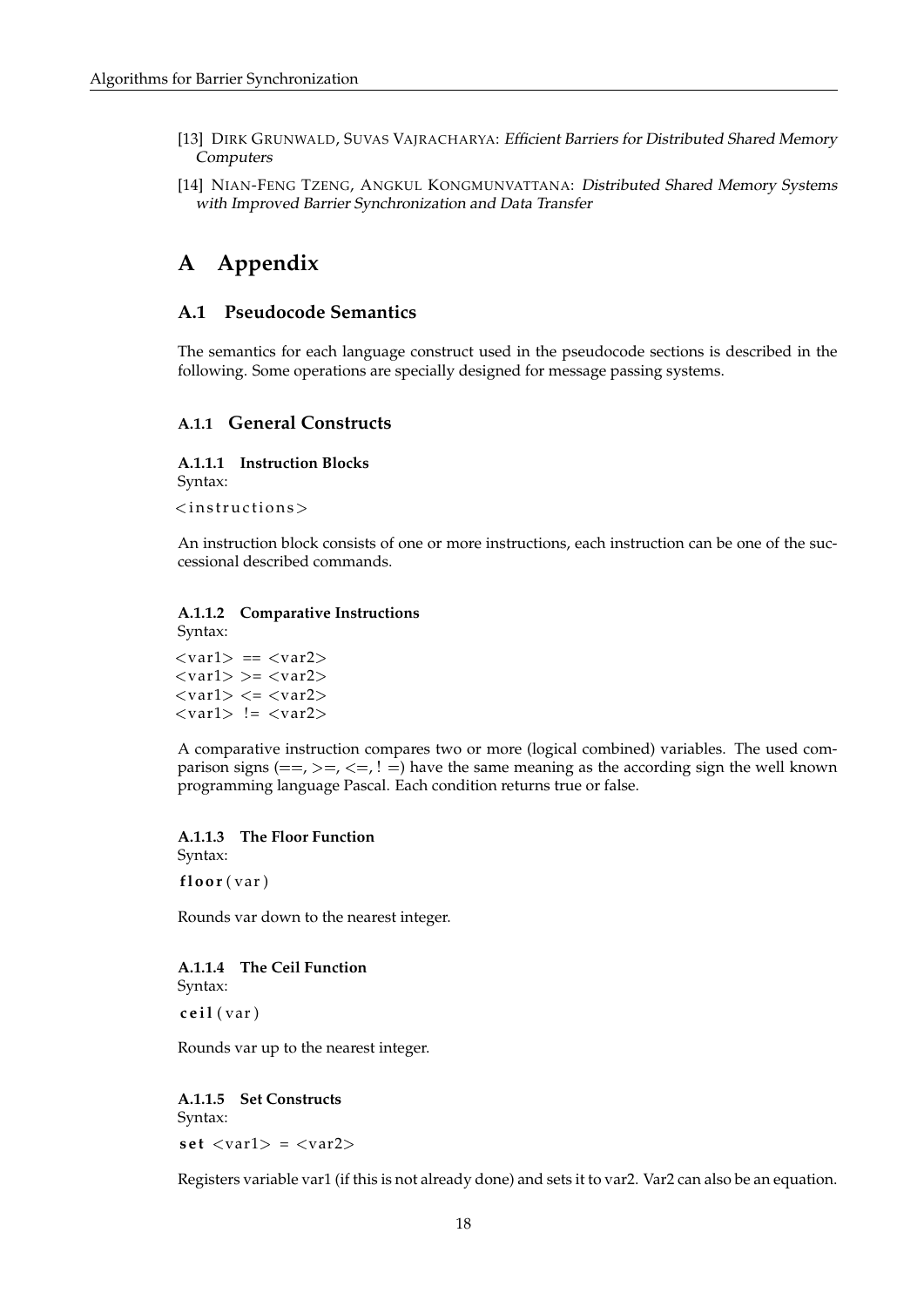#### **A.1.1.6 Set Remote Constructs**

Syntax:

set <var1> in node <nodeid> to <value>

Sets variable var1 in the given node to a new value.

### **A.1.1.7 Broadcast Set Constructs**

Syntax:

set <var1> in all nodes to <value>

Sets variable var1 all node to the given value. The most suitable implementation would be a broadcast.

### **A.1.1.8 Register Shared Variables**

Syntax:

**reserve** <var> with <amount> entries as shared

To access a local variable from another node, this has to be registered as shared. The reserve command shares the named array with the given count of entries to all other nodes.

#### **A.1.1.9 Fetch And Add**

Syntax:

**set**  $\langle \text{lvar} \rangle$  = **fetch and increment**  $\langle \text{rvar} \rangle$  on node  $\langle \text{nodeid} \rangle$ 

Returns the result of a fetch-and-add operation on variable rvar in the given node into the local variable lvar. The operation is system-wide atomic - no other node can interrupt it. It is assumed that the target node returns the value of its local variable after modifying it.

### **A.1.1.10 Logarithmic Expressions**

Syntax:

 $log(n)(x)$  $ld(x)$ 

The first expression means  $log_n(x)$ , the second  $log_2(x)$ .

### <span id="page-18-0"></span>**A.1.2 Conditional Constructs**

```
A.1.2.1 If
Syntax:
if <condition> then
    \langleinstructions>
e l s e
    \langleinstructions>
ifend
```
The if clause is used to test the condition for its boolean result. It executes the first instruction block if the condition returns true and the second instruction block in the other case.